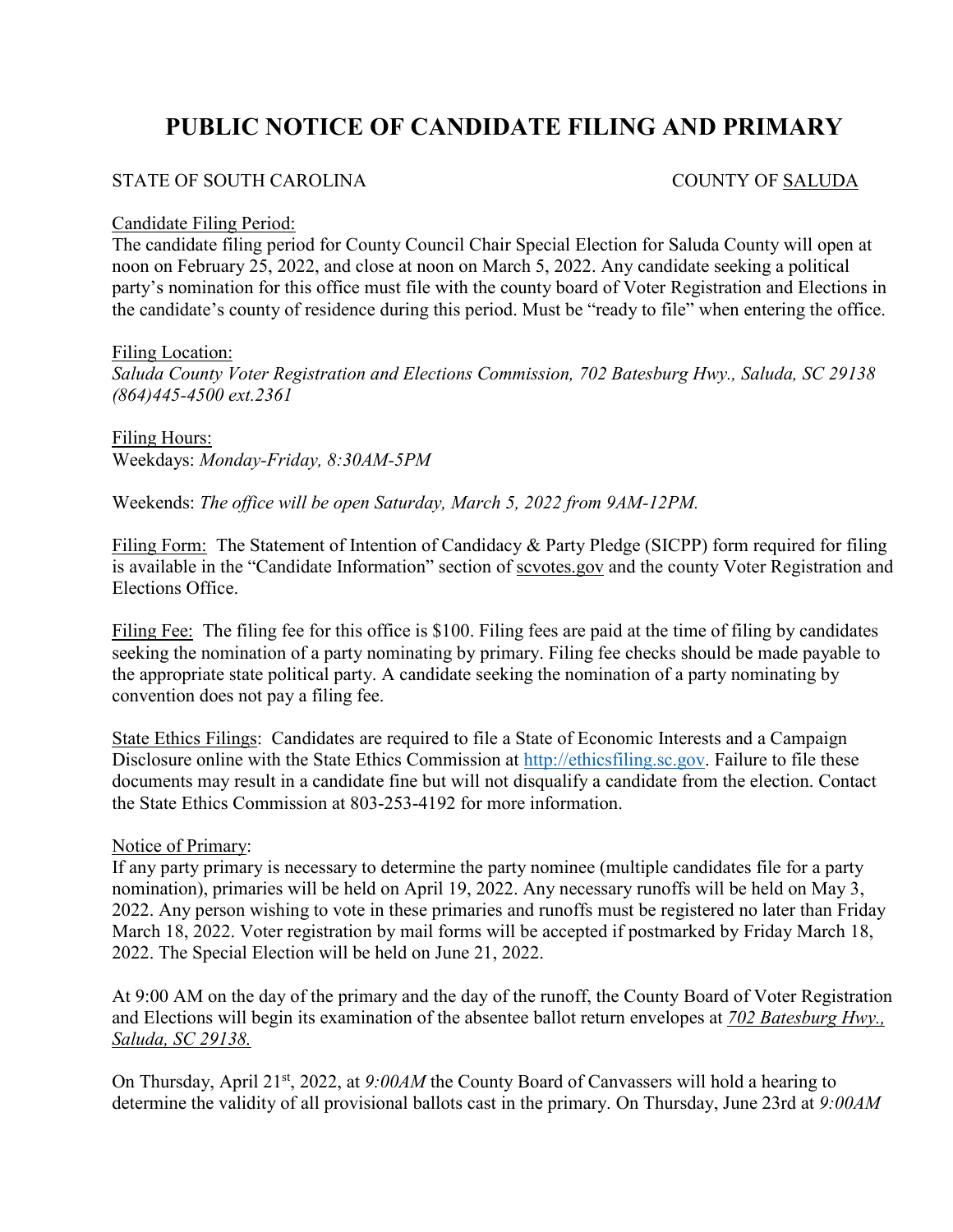the County Board of Canvassers will hold a hearing to determine the validity of all provisional ballots cast in the runoff. These hearings will be held at *702 Batesburg Hwy., Saluda, SC 29138.*

The following precincts and polling places will be open during the primaries and special election from 7:00AM until 7:00PM:

| <b>Precincts</b>      | <b>Polling Place</b>                                                          |
|-----------------------|-------------------------------------------------------------------------------|
| Centennial            | Hopewell Church<br>774 Old Chappells Ferry Rd<br>Saluda, SC 29138             |
| Fruit Hill            | <b>Community Center</b><br>1711 Greenwood Hwy<br>Saluda, SC 29138             |
| <b>Higgins Zoar</b>   | Bethel Iglesia Congregacional Church<br>884 Yarborough Rd<br>Saluda, SC 29138 |
| Holly                 | Rehobeth Methodist Church<br>936 Holley Ferry Rd.<br>Leesville, SC 29070      |
| Hollywood             | Hollywood Ruritan Club<br>1274 Hollywood Rd.<br>Saluda, SC 29138              |
| Holstons              | West Creek Baptist Family Life Center<br>325 Goff Rd<br>Batesburg, SC 29006   |
| <b>Pleasant Grove</b> | <b>Community Center</b><br>3133 Prosperity Hwy<br>Leesville, SC 29070         |